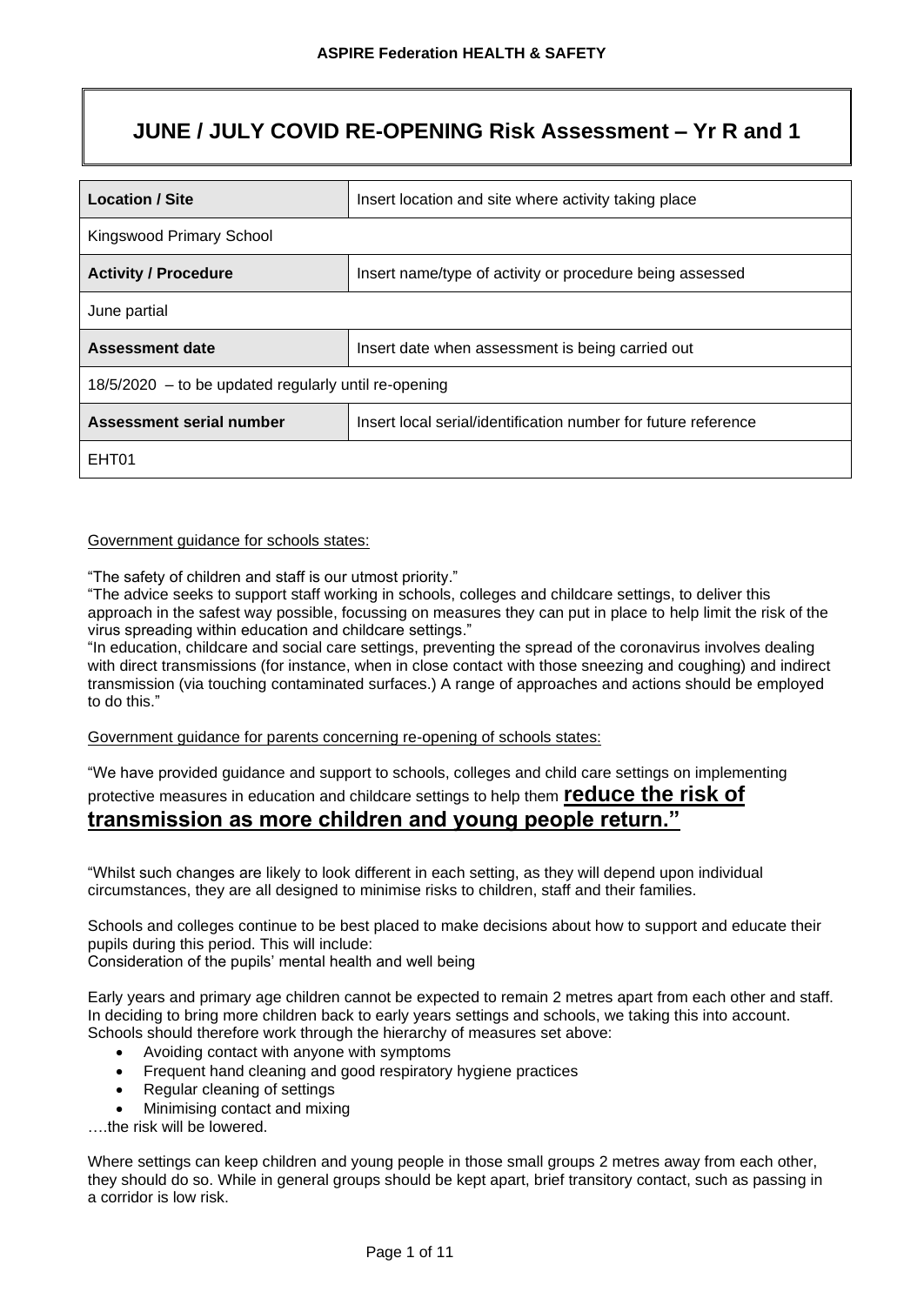Red texts are control measures from Government Guidance – Coronavirus (COVID-19); implementing protective measures in education and childcare settings published 11<sup>th</sup> May 2020

| Record the hazard that could cause harm or injury - add appropriate<br><b>Identify hazard</b><br>detail about the type and location of hazards                                                                                                                                                                                                                                                                                                                                                                                                                                                                                                                                                                                                                                                                                                                                                                                                                                                                                                                                                                                                                                                                                                                                                                                                                                                                                                                                                                                                                                                                                         |  |                                |                                                                                                                        |                   |
|----------------------------------------------------------------------------------------------------------------------------------------------------------------------------------------------------------------------------------------------------------------------------------------------------------------------------------------------------------------------------------------------------------------------------------------------------------------------------------------------------------------------------------------------------------------------------------------------------------------------------------------------------------------------------------------------------------------------------------------------------------------------------------------------------------------------------------------------------------------------------------------------------------------------------------------------------------------------------------------------------------------------------------------------------------------------------------------------------------------------------------------------------------------------------------------------------------------------------------------------------------------------------------------------------------------------------------------------------------------------------------------------------------------------------------------------------------------------------------------------------------------------------------------------------------------------------------------------------------------------------------------|--|--------------------------------|------------------------------------------------------------------------------------------------------------------------|-------------------|
| virus                                                                                                                                                                                                                                                                                                                                                                                                                                                                                                                                                                                                                                                                                                                                                                                                                                                                                                                                                                                                                                                                                                                                                                                                                                                                                                                                                                                                                                                                                                                                                                                                                                  |  |                                | Lack of social distancing in the classroom resulting in direct transmission of the                                     |                   |
| <b>Existing level of risk</b>                                                                                                                                                                                                                                                                                                                                                                                                                                                                                                                                                                                                                                                                                                                                                                                                                                                                                                                                                                                                                                                                                                                                                                                                                                                                                                                                                                                                                                                                                                                                                                                                          |  | Consider current level of risk |                                                                                                                        |                   |
| <b>HIGH</b>                                                                                                                                                                                                                                                                                                                                                                                                                                                                                                                                                                                                                                                                                                                                                                                                                                                                                                                                                                                                                                                                                                                                                                                                                                                                                                                                                                                                                                                                                                                                                                                                                            |  | <b>MEDIUM</b>                  | <b>LOW</b>                                                                                                             | <b>NEGLIGIBLE</b> |
| <b>Control measures</b>                                                                                                                                                                                                                                                                                                                                                                                                                                                                                                                                                                                                                                                                                                                                                                                                                                                                                                                                                                                                                                                                                                                                                                                                                                                                                                                                                                                                                                                                                                                                                                                                                |  |                                | List your control measures required to reduce risk - add appropriate<br>detail about the type and location of controls |                   |
| WE HAVE TO ACDEPT THAT CHILDREN OF THIS AGE WILL NOT ADHERE TO<br><b>SOCIAL DISTANCING BETWEEN THEMSELVES OR ADULTS</b><br>These control measures are to encourage space between children where possible.<br>1. Reduce the number of children in the classroom to enable social distancing (no more than 15)<br>school estimate 10 children in the first instance<br>2. Remove excess furniture and resources to increase space if space to do so- to hall<br>Social distancing charter created for and with the children – including how many children<br>3.<br>playing with resources and how (either end of water tray)<br>(Include instructions how to line up, physical contact use of toilet, moving around the<br>classroom etc)<br>4. Charter re-visited and modelled many times a day and linked to ASPIRE behaviour system -<br>lots of praise for adherence.<br>5. Resources and activities planned to reduce shared contact and individual learning<br>Use of outdoor space – same charter for outdoors<br>6.<br>Staff allowed to stay at adult height – no requirement for getting to child level for interactions<br>7.<br>Interactions carried out where possible from a distance<br>8.<br>9. Children to use same desk if returning next day<br>10. Teacher and TA are assigned to these children and stay with these children throughout the<br>day (and on sub-sequent days)<br>11. Children stay in the classroom or designated area outside for majority of the day and not mix<br>with other groups<br>12. Bags and coats on pegs - children supported one at a time to hang up coats up put water<br>bottle away |  |                                |                                                                                                                        |                   |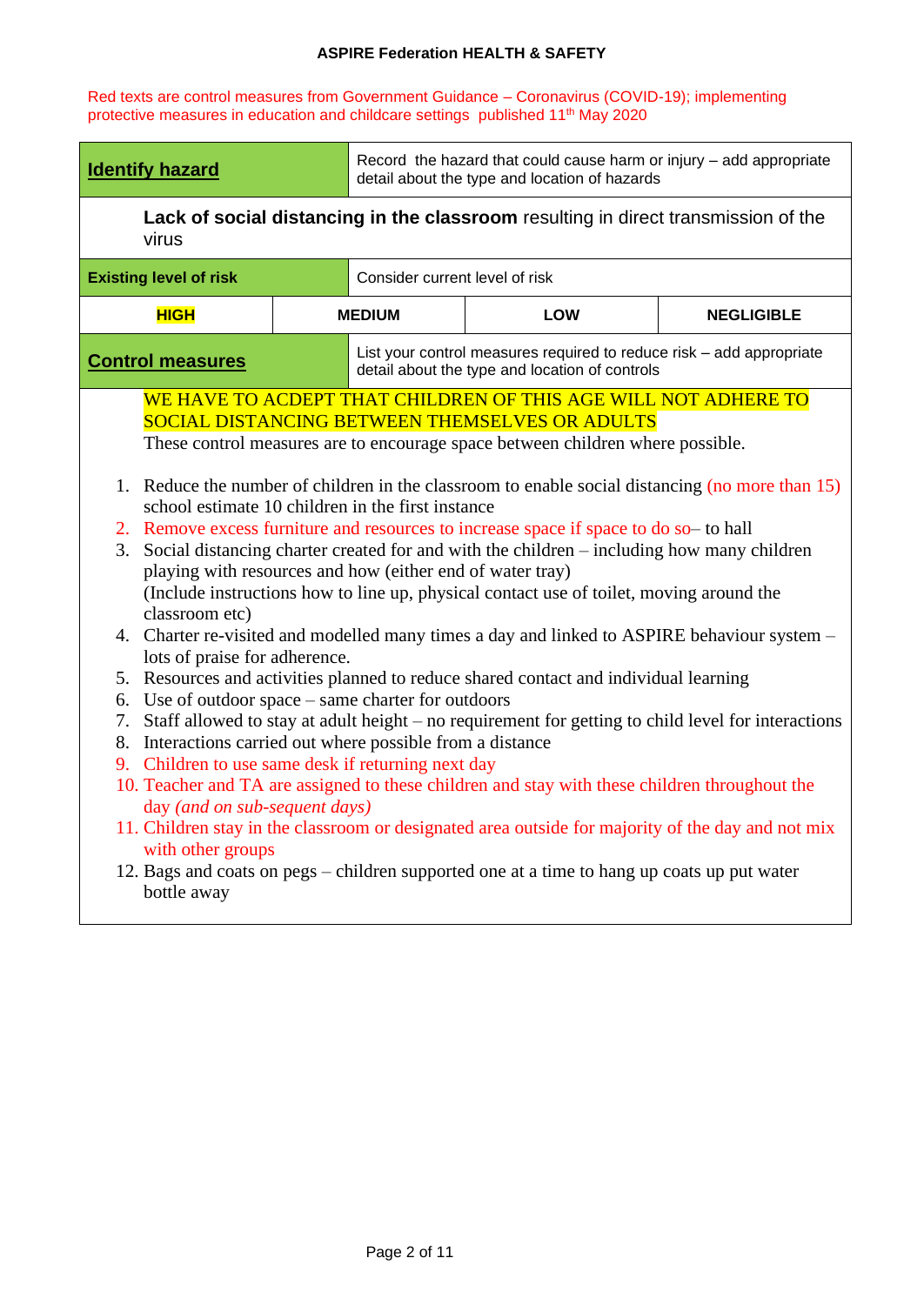| <b>Identify hazard</b>                                                                                                                                                                                                                                                                                                                                                                                                                                                                                                                                            |                                    | Record the hazard that could cause harm or injury - add appropriate<br>detail about the type and location of hazards                                                                                                                                                                                                                                                                                                                                                                     |                   |  |  |  |
|-------------------------------------------------------------------------------------------------------------------------------------------------------------------------------------------------------------------------------------------------------------------------------------------------------------------------------------------------------------------------------------------------------------------------------------------------------------------------------------------------------------------------------------------------------------------|------------------------------------|------------------------------------------------------------------------------------------------------------------------------------------------------------------------------------------------------------------------------------------------------------------------------------------------------------------------------------------------------------------------------------------------------------------------------------------------------------------------------------------|-------------------|--|--|--|
|                                                                                                                                                                                                                                                                                                                                                                                                                                                                                                                                                                   | indirect transmission of the virus | Lack of social distancing using toilets and poor hygiene resulting in direct and                                                                                                                                                                                                                                                                                                                                                                                                         |                   |  |  |  |
| <b>Existing level of risk</b>                                                                                                                                                                                                                                                                                                                                                                                                                                                                                                                                     | Consider current level of risk     |                                                                                                                                                                                                                                                                                                                                                                                                                                                                                          |                   |  |  |  |
| <b>HIGH</b>                                                                                                                                                                                                                                                                                                                                                                                                                                                                                                                                                       | <b>MEDIUM</b>                      | <b>LOW</b>                                                                                                                                                                                                                                                                                                                                                                                                                                                                               | <b>NEGLIGIBLE</b> |  |  |  |
| <b>Control measures</b>                                                                                                                                                                                                                                                                                                                                                                                                                                                                                                                                           |                                    | List your control measures required to reduce risk – add appropriate<br>detail about the type and location of controls                                                                                                                                                                                                                                                                                                                                                                   |                   |  |  |  |
| WE HAVE TO ACCEPT THAT CHILDREN OF THIS AGE WILL NOT ADHERE TO<br>SOCIAL DISTANCING BETWEEN THEMSELVES OR ADULTS<br>These control measures are to encourage space between children where possible.<br>1. Toilet bands / signing board used and only one child allowed to go to toilet at a time – middle<br>sinks closed for handwashing – or one cubicle or at sink only<br>2. Hand gel used after toilet use(in the classroom) as well as washing hands<br>Extra Signs in toilet re washing hands<br>3.<br>Extra soap ordered to ensure we do not run out<br>4. |                                    |                                                                                                                                                                                                                                                                                                                                                                                                                                                                                          |                   |  |  |  |
|                                                                                                                                                                                                                                                                                                                                                                                                                                                                                                                                                                   |                                    |                                                                                                                                                                                                                                                                                                                                                                                                                                                                                          |                   |  |  |  |
| <b>Identify hazard</b>                                                                                                                                                                                                                                                                                                                                                                                                                                                                                                                                            |                                    | Record the hazard that could cause harm or injury - add appropriate<br>detail about the type and location of hazards                                                                                                                                                                                                                                                                                                                                                                     |                   |  |  |  |
| direct transmission of the virus                                                                                                                                                                                                                                                                                                                                                                                                                                                                                                                                  |                                    | Lack of social distancing waiting to enter classroom in morning resulting in                                                                                                                                                                                                                                                                                                                                                                                                             |                   |  |  |  |
| <b>Existing level of risk</b>                                                                                                                                                                                                                                                                                                                                                                                                                                                                                                                                     | Consider current level of risk     |                                                                                                                                                                                                                                                                                                                                                                                                                                                                                          |                   |  |  |  |
| <b>HIGH</b>                                                                                                                                                                                                                                                                                                                                                                                                                                                                                                                                                       | <b>MEDIUM</b>                      | <b>LOW</b>                                                                                                                                                                                                                                                                                                                                                                                                                                                                               | <b>NEGLIGIBLE</b> |  |  |  |
| <b>Control measures</b>                                                                                                                                                                                                                                                                                                                                                                                                                                                                                                                                           |                                    | List your control measures required to reduce risk - add appropriate<br>detail about the type and location of controls                                                                                                                                                                                                                                                                                                                                                                   |                   |  |  |  |
| $9.15$ am – year R<br>3.<br>children<br>Signage for parents and children displayed outside the classroom<br>4.                                                                                                                                                                                                                                                                                                                                                                                                                                                    |                                    | WE HAVE TO ACCEPT THAT CHILDREN OF THIS AGE WILL NOT ADHERE TO<br>SOCIAL DISTANCING BETWEEN THEMSELVES OR ADULTS<br>These control measures are to encourage space between children where possible.<br>1. Year R parents and children enter using gate by Front entrance – gate open from 9.00am –<br>2. Face coverings requested when on school when dropping off and picking up by parents<br>Instructions shared re social distancing between families in the morning with parents and |                   |  |  |  |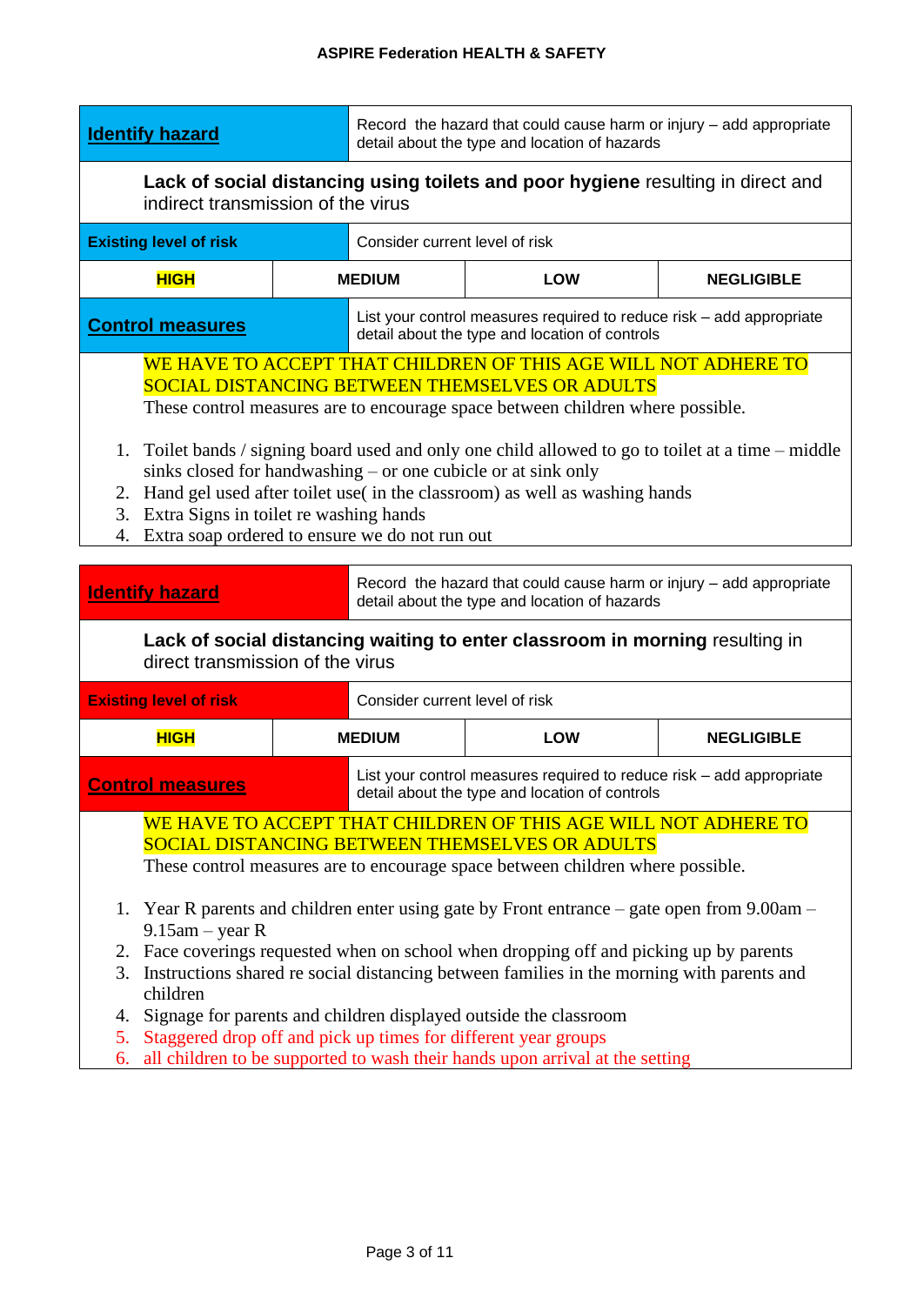| <b>Identify hazard</b>                                                                                                                                                                                                                                                                                                                                                                           |  | Record the hazard that could cause harm or injury – add appropriate<br>detail about the type and location of hazards |                                                                                                                        |                   |  |
|--------------------------------------------------------------------------------------------------------------------------------------------------------------------------------------------------------------------------------------------------------------------------------------------------------------------------------------------------------------------------------------------------|--|----------------------------------------------------------------------------------------------------------------------|------------------------------------------------------------------------------------------------------------------------|-------------------|--|
| Lack of social distancing during playtimes and lunchtimes resulting in direct<br>transmission of the virus                                                                                                                                                                                                                                                                                       |  |                                                                                                                      |                                                                                                                        |                   |  |
| Consider current level of risk<br><b>Existing level of risk</b>                                                                                                                                                                                                                                                                                                                                  |  |                                                                                                                      |                                                                                                                        |                   |  |
| <b>HIGH</b>                                                                                                                                                                                                                                                                                                                                                                                      |  | <b>LOW</b><br><b>MEDIUM</b>                                                                                          |                                                                                                                        | <b>NEGLIGIBLE</b> |  |
| <b>Control measures</b>                                                                                                                                                                                                                                                                                                                                                                          |  |                                                                                                                      | List your control measures required to reduce risk – add appropriate<br>detail about the type and location of controls |                   |  |
| WE HAVE TO ACCEPT THAT CHILDREN OF THIS AGE WILL NOT ADHERE TO<br><b>SOCIAL DISTANCING BETWEEN THEMSELVES OR ADULTS</b><br>These control measures are to encourage space between children where possible.                                                                                                                                                                                        |  |                                                                                                                      |                                                                                                                        |                   |  |
| Staggered playtimes and/or allocated play area in the first instance<br>1.<br>Reduced playtime equipment – hard surfaces and can be easily cleaned (daily as part of<br>2.<br>cleaners routine)<br>3. Games discussed which encourage social distancing – football passing, catch, hoola hooping<br>Staff supervision throughout – actively encouraging and insisting on social distancing<br>4. |  |                                                                                                                      |                                                                                                                        |                   |  |

| <b>Identify hazard</b> |
|------------------------|

Record the hazard that could cause harm or injury – add appropriate detail about the type and location of hazards

**Lack of social distancing when eating lunch** resulting in direct transmission of the virus

| <b>Existing level of risk</b> | Consider current level of risk |                                                                                                                        |     |                   |
|-------------------------------|--------------------------------|------------------------------------------------------------------------------------------------------------------------|-----|-------------------|
| <b>HIGH</b>                   |                                | <b>MEDIUM</b>                                                                                                          | LOW | <b>NEGLIGIBLE</b> |
| <b>Control measures</b>       |                                | List your control measures required to reduce risk – add appropriate<br>detail about the type and location of controls |     |                   |

WE HAVE TO ACCEPT THAT CHILDREN OF THIS AGE WILL NOT ADHERE TO SOCIAL DISTANCING BETWEEN THEMSELVES OR ADULTS

These control measures are to encourage space between children where possible.

- 1. Children to eat in the hall in two sittings year 1, and year R bubble 12.10-12.40 and KW and year 6 and KW/ year 6 bubbles 12.40-1.10 – maximum of 22 children in hall
- 2. Tables to be spread out using whole hall and with only 2 children on each table, diagonally opposite each other
- 3. Children to sit in bubble areas in hall to ensure any possible contact with other children are within the same bubble
- 4. Children will be reminded of the lunch hall social distancing procedures before each lunch time acting as a constant reminder especially until this new routine is established.
- 5. One pupil at a time to access the servery to collect hot meal staff to stand back and wear face mask
- 6. Pupils to raise hands to staff and communicate from a distance
- 7. One pupil at a time to access toilets where needed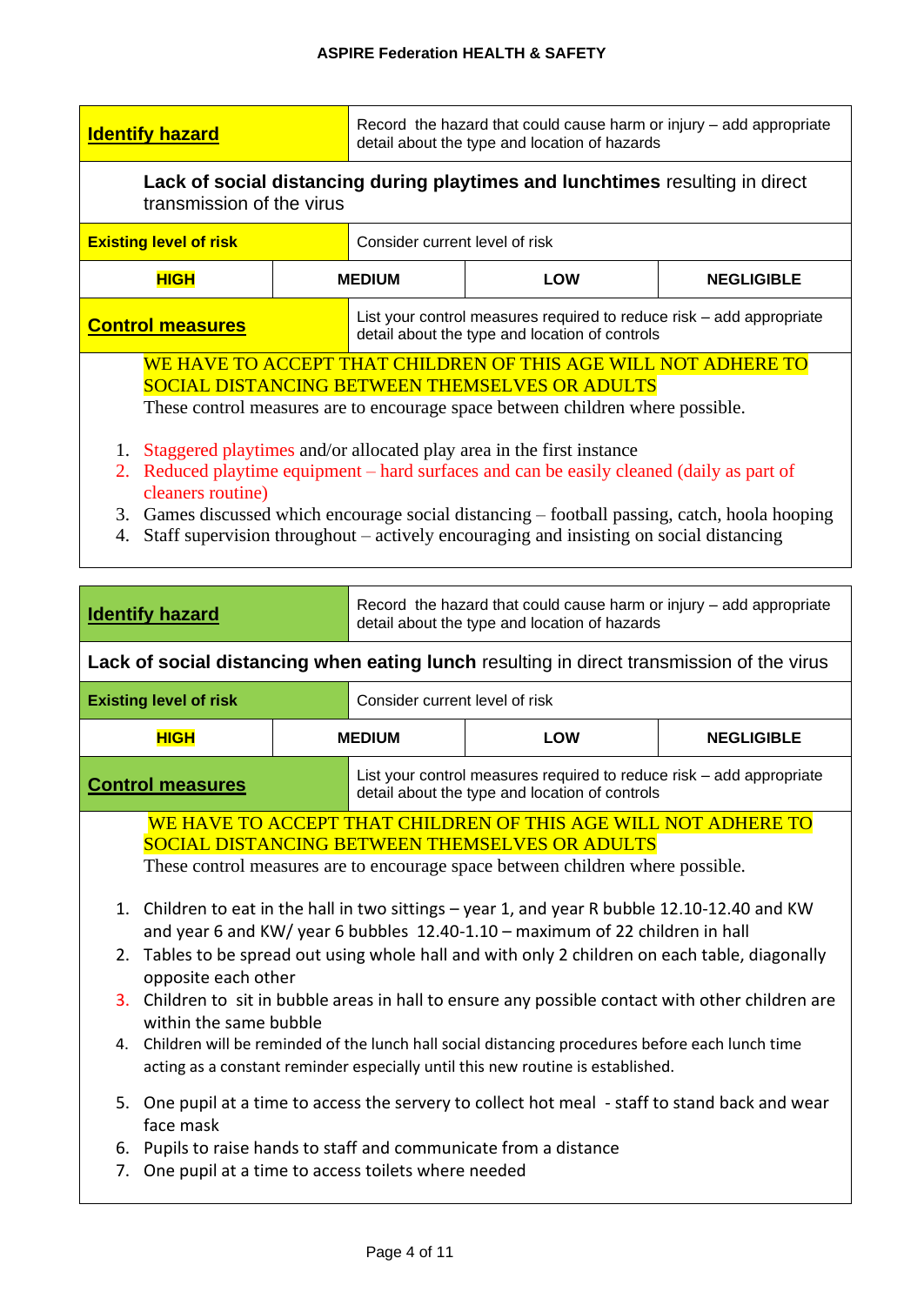| <b>Identify hazard</b> |  |
|------------------------|--|

Record the hazard that could cause harm or injury – add appropriate detail about the type and location of hazards

**Lack of social distancing in the corridors** resulting in direct transmission of the virus

| <b>Existing level of risk</b> | Consider current level of risk                                                                                         |            |                   |
|-------------------------------|------------------------------------------------------------------------------------------------------------------------|------------|-------------------|
| <b>HIGH</b>                   | <b>MEDIUM</b>                                                                                                          | <b>LOW</b> | <b>NEGLIGIBLE</b> |
| <b>Control measures</b>       | List your control measures required to reduce risk - add appropriate<br>detail about the type and location of controls |            |                   |

## WE HAVE TO ACCEPT THAT CHILDREN OF THIS AGE WILL NOT ADHERE TO SOCIAL DISTANCING BETWEEN THEMSELVES OR ADULTS

These control measures are to encourage space between children where possible.

- 1. Children staying in their classroom and accessing outside from classroom door
- 2. Messages to office via email.
- 3. Staff use hall and cloakrooms to maximise the distance between each other
- 4. When moving class around the school 2 metres between children one adult at back insisting the distance is maintained – regular practice this in the first few days
- 5. Cloakroom areas cleared and used for passing areas COVID LAYBYS!

| <b>Identify hazard</b>                                                                                                                                                                                                                                                                                                                                                                                                                                                                                                                                                                                                                                                                                                                                                                                                                                                                                                                                                     | Record the hazard that could cause harm or injury - add appropriate<br>detail about the type and location of hazards |                                                                                                                        |                   |  |  |  |
|----------------------------------------------------------------------------------------------------------------------------------------------------------------------------------------------------------------------------------------------------------------------------------------------------------------------------------------------------------------------------------------------------------------------------------------------------------------------------------------------------------------------------------------------------------------------------------------------------------------------------------------------------------------------------------------------------------------------------------------------------------------------------------------------------------------------------------------------------------------------------------------------------------------------------------------------------------------------------|----------------------------------------------------------------------------------------------------------------------|------------------------------------------------------------------------------------------------------------------------|-------------------|--|--|--|
|                                                                                                                                                                                                                                                                                                                                                                                                                                                                                                                                                                                                                                                                                                                                                                                                                                                                                                                                                                            | <b>Contact of shared resources</b> resulting in indirect transmission of the virus                                   |                                                                                                                        |                   |  |  |  |
| <b>Existing level of risk</b>                                                                                                                                                                                                                                                                                                                                                                                                                                                                                                                                                                                                                                                                                                                                                                                                                                                                                                                                              |                                                                                                                      | Consider current level of risk                                                                                         |                   |  |  |  |
| <b>HIGH</b>                                                                                                                                                                                                                                                                                                                                                                                                                                                                                                                                                                                                                                                                                                                                                                                                                                                                                                                                                                | <b>MEDIUM</b>                                                                                                        | <b>LOW</b>                                                                                                             | <b>NEGLIGIBLE</b> |  |  |  |
| <b>Control measures</b>                                                                                                                                                                                                                                                                                                                                                                                                                                                                                                                                                                                                                                                                                                                                                                                                                                                                                                                                                    |                                                                                                                      | List your control measures required to reduce risk – add appropriate<br>detail about the type and location of controls |                   |  |  |  |
| 1. Resources cleaned weekly before staff changes or following any member of a bubble<br>displaying symptoms<br>2. Tables, door handles and other surfaces cleaned daily<br>Key stage 2 pupils to provide own pencil cases, year $R$ , $1 -$ to be provided with labelled<br>3.<br>equipment for their own use only<br>Resources on tables ready for lesson and children have restricted choice of resources<br>4.<br>Children encouraged to wash hands / use hand gel before lessons and after each lesson<br>5.<br>Outdoor resources restricted each day and outdoor area separated between 2 bubbles<br>6.<br>(physical barrier so no mixing)<br>Soft toys and furnishes including bean bags removed from the classroom before opening<br>7.<br>Books available split into separate sets one for each different group of children – not taken<br>8.<br>home or brought in<br>Outdoor playground equipment allocated to the group of children and cleaned regularly<br>9. |                                                                                                                      |                                                                                                                        |                   |  |  |  |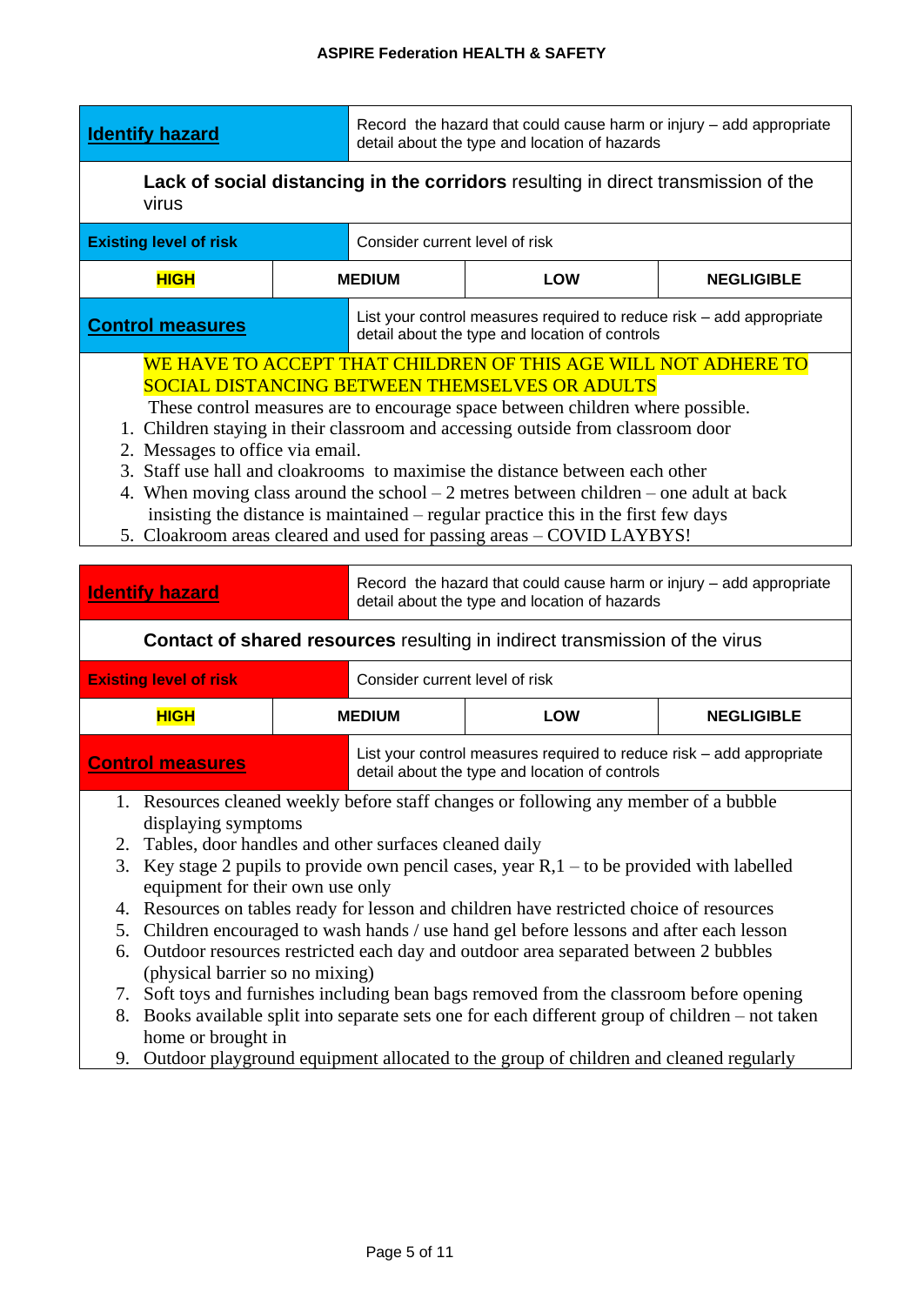| <b>Identify hazard</b>                                                                                                                                                                                                                                                                                                                                                                                                                                                                                                                                                                                                                                                                                                                                                                                                                                          |                                                                                                                      | Record the hazard that could cause harm or injury - add appropriate<br>detail about the type and location of hazards |                                                                                                                        |                   |  |  |
|-----------------------------------------------------------------------------------------------------------------------------------------------------------------------------------------------------------------------------------------------------------------------------------------------------------------------------------------------------------------------------------------------------------------------------------------------------------------------------------------------------------------------------------------------------------------------------------------------------------------------------------------------------------------------------------------------------------------------------------------------------------------------------------------------------------------------------------------------------------------|----------------------------------------------------------------------------------------------------------------------|----------------------------------------------------------------------------------------------------------------------|------------------------------------------------------------------------------------------------------------------------|-------------------|--|--|
| <b>Emotional distress of the children</b>                                                                                                                                                                                                                                                                                                                                                                                                                                                                                                                                                                                                                                                                                                                                                                                                                       |                                                                                                                      |                                                                                                                      |                                                                                                                        |                   |  |  |
| <b>Existing level of risk</b>                                                                                                                                                                                                                                                                                                                                                                                                                                                                                                                                                                                                                                                                                                                                                                                                                                   |                                                                                                                      | Consider current level of risk                                                                                       |                                                                                                                        |                   |  |  |
| <b>HIGH</b>                                                                                                                                                                                                                                                                                                                                                                                                                                                                                                                                                                                                                                                                                                                                                                                                                                                     |                                                                                                                      | <b>MEDIUM</b>                                                                                                        | <b>LOW</b><br><b>NEGLIGIBLE</b>                                                                                        |                   |  |  |
| <b>Control measures</b>                                                                                                                                                                                                                                                                                                                                                                                                                                                                                                                                                                                                                                                                                                                                                                                                                                         |                                                                                                                      |                                                                                                                      | List your control measures required to reduce risk – add appropriate<br>detail about the type and location of controls |                   |  |  |
| 1. Children to have teacher and TA (if possible under vulnerable staff guidance) in the first<br>instance<br>2. Small numbers of children to support their emotional need<br>Flexible drop off to school school to ensure transition is successful from home to school<br>3.<br>4. 2 metre social distancing identified adult available for children who are distressed<br>5. Flexible curriculum to be delivered for first two weeks to support children's well-being –<br>slowly increasing the cognitive load<br>6. Comfort given from a distance – at adult height and hand gel used after if needed<br>Transition item / activity for children to bring to school and share and discuss<br>7.                                                                                                                                                              |                                                                                                                      |                                                                                                                      |                                                                                                                        |                   |  |  |
| <b>Identify hazard</b>                                                                                                                                                                                                                                                                                                                                                                                                                                                                                                                                                                                                                                                                                                                                                                                                                                          | Record the hazard that could cause harm or injury - add appropriate<br>detail about the type and location of hazards |                                                                                                                      |                                                                                                                        |                   |  |  |
| Emotional distress of the staff - including anxiety                                                                                                                                                                                                                                                                                                                                                                                                                                                                                                                                                                                                                                                                                                                                                                                                             |                                                                                                                      |                                                                                                                      |                                                                                                                        |                   |  |  |
| <b>Existing level of risk</b>                                                                                                                                                                                                                                                                                                                                                                                                                                                                                                                                                                                                                                                                                                                                                                                                                                   |                                                                                                                      | Consider current level of risk                                                                                       |                                                                                                                        |                   |  |  |
| <b>HIGH</b>                                                                                                                                                                                                                                                                                                                                                                                                                                                                                                                                                                                                                                                                                                                                                                                                                                                     |                                                                                                                      | <b>MEDIUM</b>                                                                                                        | <b>LOW</b>                                                                                                             | <b>NEGLIGIBLE</b> |  |  |
| <b>Control measures</b>                                                                                                                                                                                                                                                                                                                                                                                                                                                                                                                                                                                                                                                                                                                                                                                                                                         |                                                                                                                      |                                                                                                                      | List your control measures required to reduce risk – add appropriate<br>detail about the type and location of controls |                   |  |  |
| 1. Inclusion in risk assessment process – input into hazard identification and control measures<br>2. Staff meeting in work force teams – virtually – to discuss concerns and shared control<br>measures<br>Sharing of support helplines – HCC and others<br>3.<br>At least one SLT member of staff on site everyday for staff to share concerns with<br>4.<br>Risk assessments reviewed after day one, week one and fortnightly after that – this is flexible<br>5.<br>Separate risk assessment for the office area<br>6.<br>Designated "staff areas" areas for different groups of staff - maybe rota for same area if<br>7.<br>needed<br>8. Planned time for planning and preparation within the week especially for those with children<br>in school<br>PPE masks / face coverings offered to staff working with children (especially in Year 1 or 2)<br>9. |                                                                                                                      |                                                                                                                      |                                                                                                                        |                   |  |  |

**Identify hazard** Record the hazard that could cause harm or injury – add appropriate detail about the type and location of hazards

## **Risk of spreading virus due to close contact with children – 1:1 and restraint** resulting in direct transmission of the virus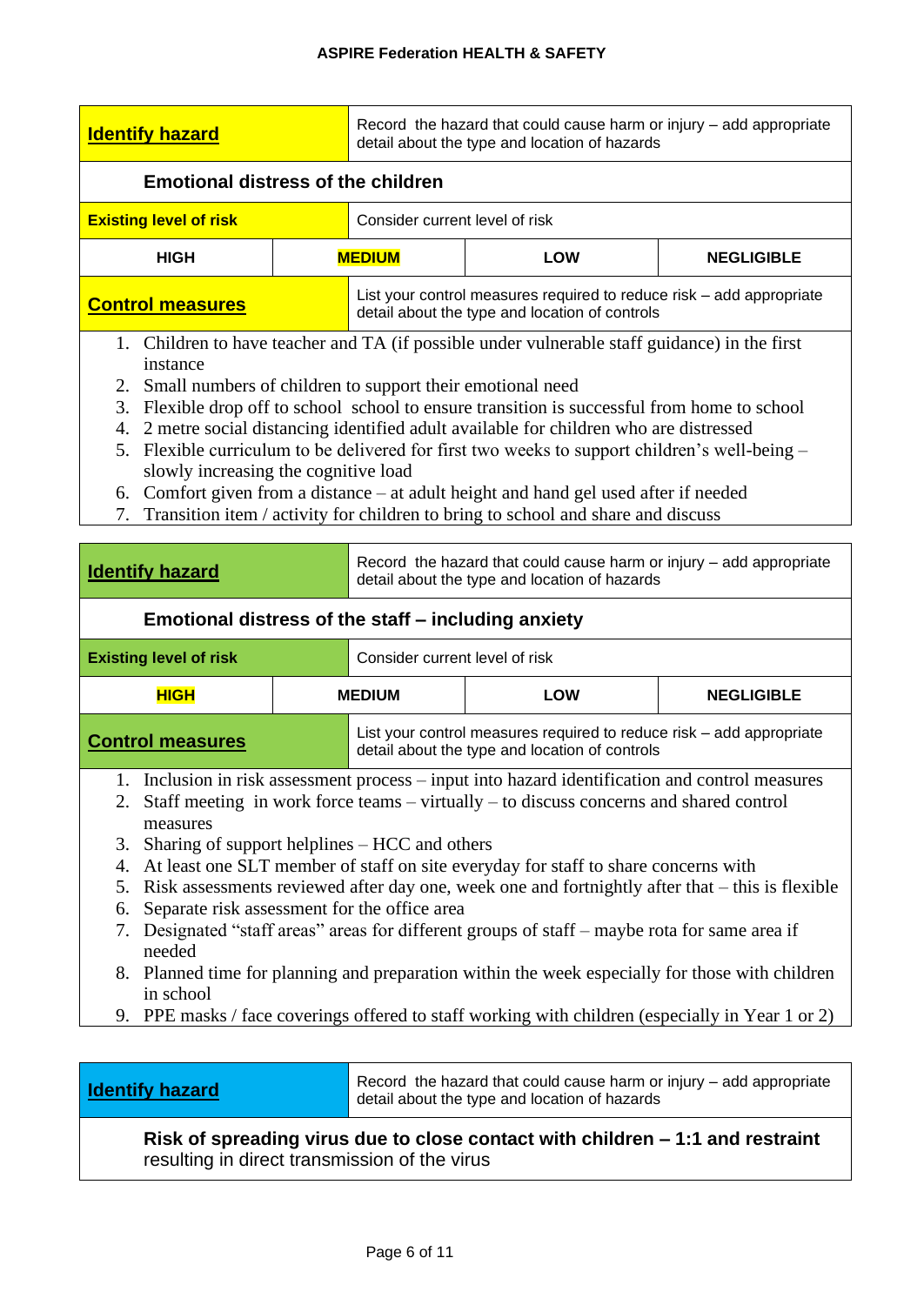| <b>Existing level of risk</b>                                                                                                                                                                               | Consider current level of risk                                                                                         |                                                                                                                                                                                                                                                                                                                                                                                                                                                                                                                                                                          |  |  |  |
|-------------------------------------------------------------------------------------------------------------------------------------------------------------------------------------------------------------|------------------------------------------------------------------------------------------------------------------------|--------------------------------------------------------------------------------------------------------------------------------------------------------------------------------------------------------------------------------------------------------------------------------------------------------------------------------------------------------------------------------------------------------------------------------------------------------------------------------------------------------------------------------------------------------------------------|--|--|--|
| <b>HIGH</b>                                                                                                                                                                                                 | <b>MEDIUM</b><br><b>LOW</b><br><b>NEGLIGIBLE</b>                                                                       |                                                                                                                                                                                                                                                                                                                                                                                                                                                                                                                                                                          |  |  |  |
| <b>Control measures</b>                                                                                                                                                                                     | List your control measures required to reduce risk – add appropriate<br>detail about the type and location of controls |                                                                                                                                                                                                                                                                                                                                                                                                                                                                                                                                                                          |  |  |  |
| 1.<br>assessments<br>individuals<br>Extra disposable aprons ordered<br>3.<br>Extra gloves ordered<br>4.<br>5.<br>way staff are put at risk<br>7. PPE offered to staff for those working close with children |                                                                                                                        | Seek expert guidance from special schools re support for children with behaviour difficulties<br>- that might need restraint and display spitting, biting etc. Leading to individual risk<br>2. Masks purchased if needed – N95 grade and instructions form PHE re cleaning – so issued to<br>Use of masks/gloves and aprons where there are toileting or vomiting incidents<br>6. Reduced timetable / exclusion / inclusion considered if necessary if children are acting in a<br>Pls note the Government guidance states "Wearing face coverings or face masks is not |  |  |  |

**Identify hazard** Record the hazard that could cause harm or injury – add appropriate detail about the type and location of hazards

**Risk of spreading virus due to poor hygiene** resulting in indirect transmission of the virus

| <b>Existing level of risk</b> |               | Consider current level of risk                                                                                         |     |                   |
|-------------------------------|---------------|------------------------------------------------------------------------------------------------------------------------|-----|-------------------|
| <b>HIGH</b>                   | <b>MEDIUM</b> |                                                                                                                        | LOW | <b>NEGLIGIBLE</b> |
| <b>Control measures</b>       |               | List your control measures required to reduce risk - add appropriate<br>detail about the type and location of controls |     |                   |

- 1. Hand gel dispenser outside of all classrooms
- 2. Hand gel order in large quantities
- 3. Handwashing PHSE lessons, songs and rhymes
- 4. Extra soap dispensers and re-fills in each classroom
- 5. Extra hand washing bowls in each classroom
- 6. Children handwash or hand gel on entry to school, before break, after break, before lunch, after lunch, leaving school, using the toilet and any time they cough or sneeze
- 7. Washing hands posters replaced in all washing areas
- 8. Reminders how to wash hands properly videos and posters
- 9. Procedure agreed for children to wash hands so thorough hand washing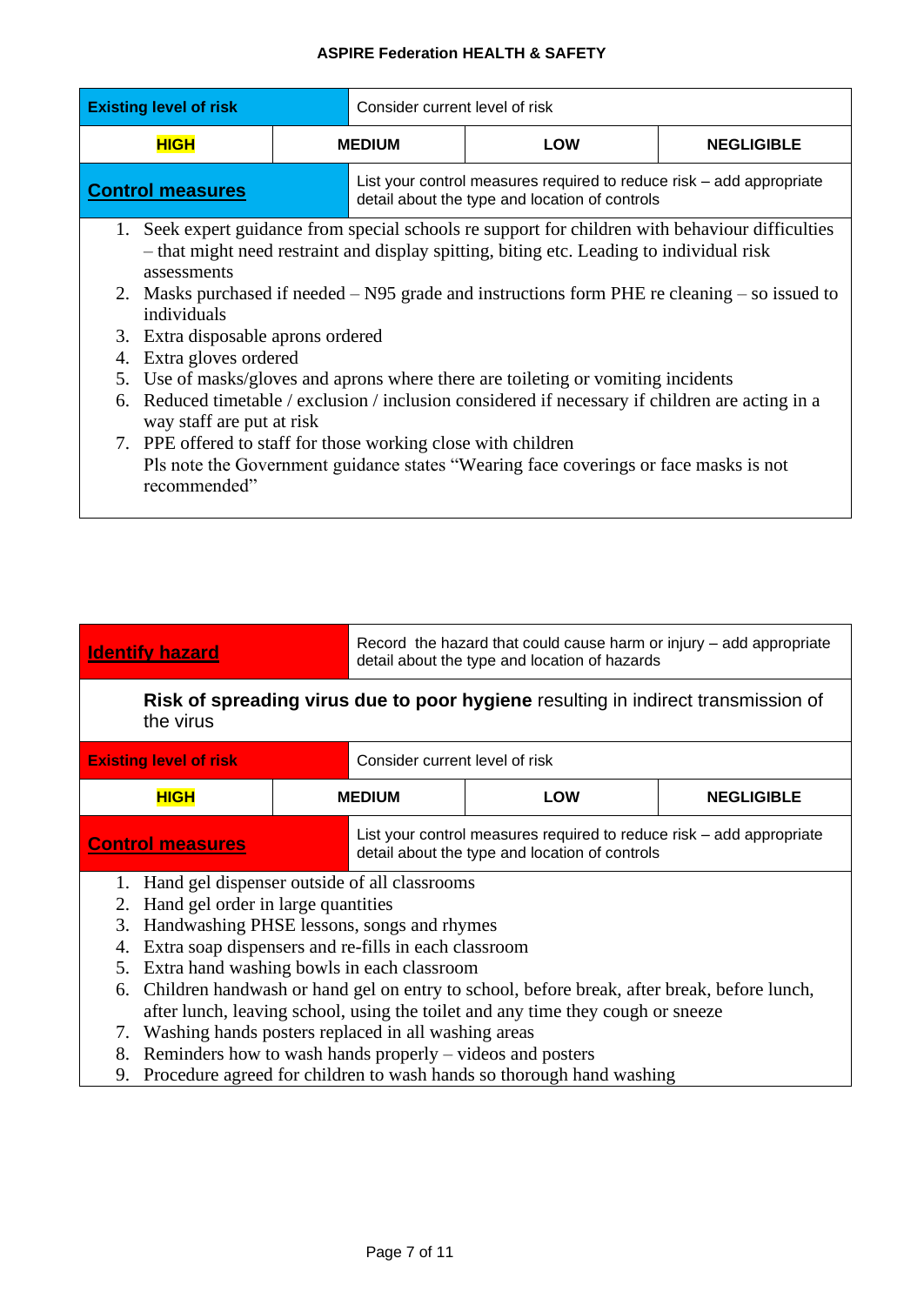| <b>Identify hazard</b>                                                                              | Record the hazard that could cause harm or injury – add appropriate<br>detail about the type and location of hazards |
|-----------------------------------------------------------------------------------------------------|----------------------------------------------------------------------------------------------------------------------|
| Risk of infection due to lack of cleaning resulting in indirect transmission of the<br><b>VIIUS</b> |                                                                                                                      |

| <b>Existing level of risk</b> |               | Consider current level of risk |                                                                                                                        |                   |
|-------------------------------|---------------|--------------------------------|------------------------------------------------------------------------------------------------------------------------|-------------------|
| <b>HIGH</b>                   | <b>MEDIUM</b> |                                | LOW                                                                                                                    | <b>NEGLIGIBLE</b> |
| <b>Control measures</b>       |               |                                | List your control measures required to reduce risk – add appropriate<br>detail about the type and location of controls |                   |

- 1. All surfaces, handles, toilets and shared equipment will be cleaned each day
- 2. Outside resources to be cleaned on a rotation meaning all are cleaned every other day.
- 3. PPE will be worn by all cleaning staff
- 4. Staff are aware of all DFE covid 19 guidance as this has been summarised and issued to them
- 5. Some resources will be rotated and left to de-contaminate for 3 or 4 days after cleaning to reduce the risk of indirect transmission
- 6. Soft furnishings and soft / cloth toys will be removed from use in classrooms

| Record the hazard that could cause harm or injury - add appropriate<br><b>Identify hazard</b><br>detail about the type and location of hazards |                                |  |                                                |                                                                      |
|------------------------------------------------------------------------------------------------------------------------------------------------|--------------------------------|--|------------------------------------------------|----------------------------------------------------------------------|
| Risk of illness of vulnerable staff and family members through direct and indirect<br>transmission of the virus                                |                                |  |                                                |                                                                      |
| <b>Existing level of risk</b>                                                                                                                  | Consider current level of risk |  |                                                |                                                                      |
| <b>HIGH</b>                                                                                                                                    | <b>MEDIUM</b>                  |  | LOW                                            | <b>NEGLIGIBLE</b>                                                    |
| <b>Control measures</b>                                                                                                                        |                                |  | detail about the type and location of controls | List your control measures required to reduce risk – add appropriate |

- 1. Those who are clinically extremely vulnerable (those who have received a letter from Government or clinician) or living with someone who is clinically extremely vulnerable are to work from home
- 2. Those who are clinically vulnerable those strongly advised to social distance in the original guidance are to work at home or work in school adhering to strict 2 metre social distancing from colleagues and children.
- 3. Those living with those that are clinically vulnerable can attend school and work with children or adults adhering to this and other re-opening risk assessments.
- 4. Agree that staff are allowed to wear PPE when in school if they wish
- 5. Issuing of all relevant risk assessments to staff concerning re-turning to work and allow them to comment and contribute
- 6. Windows to be open where possible to provide adequate ventilation, this may help prevent the spread of the virus.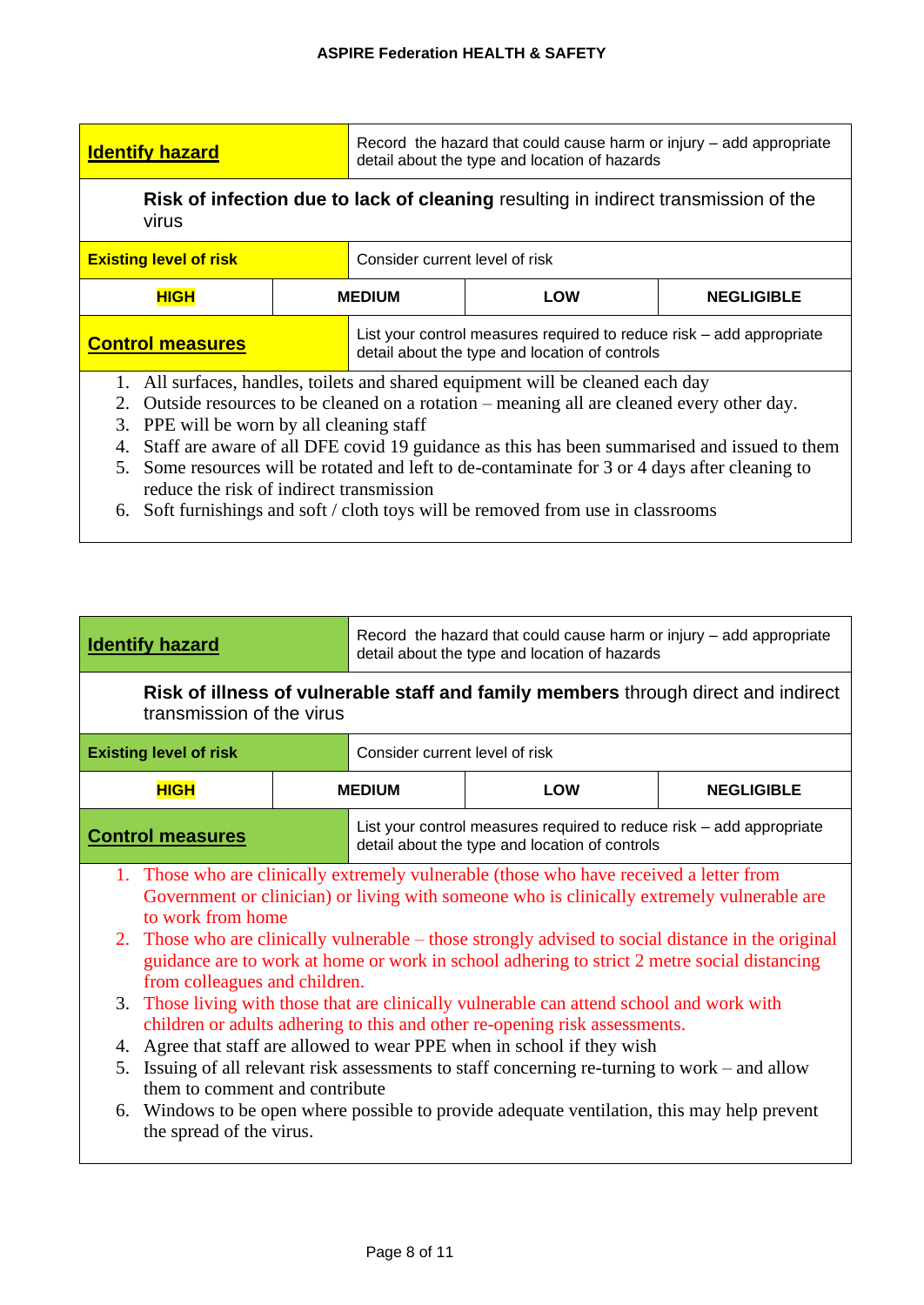| <b>Identify hazard</b>                                                                                                                                                                                                                                                                                                                                                                                                                                                                                                                     |                                                                                                                        | Record the hazard that could cause harm or injury – add appropriate<br>detail about the type and location of hazards |                   |
|--------------------------------------------------------------------------------------------------------------------------------------------------------------------------------------------------------------------------------------------------------------------------------------------------------------------------------------------------------------------------------------------------------------------------------------------------------------------------------------------------------------------------------------------|------------------------------------------------------------------------------------------------------------------------|----------------------------------------------------------------------------------------------------------------------|-------------------|
| Risk of illness of vulnerable children and family members through direct and<br>indirect transmission of the virus                                                                                                                                                                                                                                                                                                                                                                                                                         |                                                                                                                        |                                                                                                                      |                   |
| <b>Existing level of risk</b>                                                                                                                                                                                                                                                                                                                                                                                                                                                                                                              | Consider current level of risk                                                                                         |                                                                                                                      |                   |
| <b>HIGH</b>                                                                                                                                                                                                                                                                                                                                                                                                                                                                                                                                | <b>LOW</b><br><b>MEDIUM</b>                                                                                            |                                                                                                                      | <b>NEGLIGIBLE</b> |
| <b>Control measures</b>                                                                                                                                                                                                                                                                                                                                                                                                                                                                                                                    | List your control measures required to reduce risk – add appropriate<br>detail about the type and location of controls |                                                                                                                      |                   |
| Children who are clinically extremely vulnerable – those being shielded should not attend school<br>Children living with some who is clinically extremely vulnerable should not attend school<br>Children who are clinically vulnerable parents should seek medical advice concerning the children<br>returning to school<br>Children living with someone who is clinically vulnerable can attend school – parents will be given<br>the choice<br>Individual risk assessments to be completed for those vulnerable staff returning to work |                                                                                                                        |                                                                                                                      |                   |

| <b>Identify hazard</b>         |               | Record the hazard that could cause harm or injury – add appropriate<br>detail about the type and location of hazards |                                                                                                                        |                   |
|--------------------------------|---------------|----------------------------------------------------------------------------------------------------------------------|------------------------------------------------------------------------------------------------------------------------|-------------------|
|                                |               |                                                                                                                      |                                                                                                                        |                   |
| <b>Existing level of risk</b>  |               | Consider current level of risk                                                                                       |                                                                                                                        |                   |
| <b>HIGH</b>                    |               | <b>MEDIUM</b>                                                                                                        | <b>LOW</b>                                                                                                             | <b>NEGLIGIBLE</b> |
| <b>Control measures</b>        |               |                                                                                                                      | List your control measures required to reduce risk – add appropriate<br>detail about the type and location of controls |                   |
|                                |               |                                                                                                                      |                                                                                                                        |                   |
| <b>Remaining level of risk</b> |               |                                                                                                                      | Consider level of risk following use of control measures                                                               |                   |
| <b>HIGH</b>                    | <b>MEDIUM</b> |                                                                                                                      | LOW                                                                                                                    | <b>NEGLIGIBLE</b> |

| <b>Identify hazard</b>        |  | Record the hazard that could cause harm or injury – add appropriate<br>detail about the type and location of hazards   |     |                   |
|-------------------------------|--|------------------------------------------------------------------------------------------------------------------------|-----|-------------------|
|                               |  |                                                                                                                        |     |                   |
| <b>Existing level of risk</b> |  | Consider current level of risk                                                                                         |     |                   |
| <b>HIGH</b>                   |  | <b>MEDIUM</b>                                                                                                          | LOW | <b>NEGLIGIBLE</b> |
| <b>Control measures</b>       |  | List your control measures required to reduce risk – add appropriate<br>detail about the type and location of controls |     |                   |
|                               |  |                                                                                                                        |     |                   |